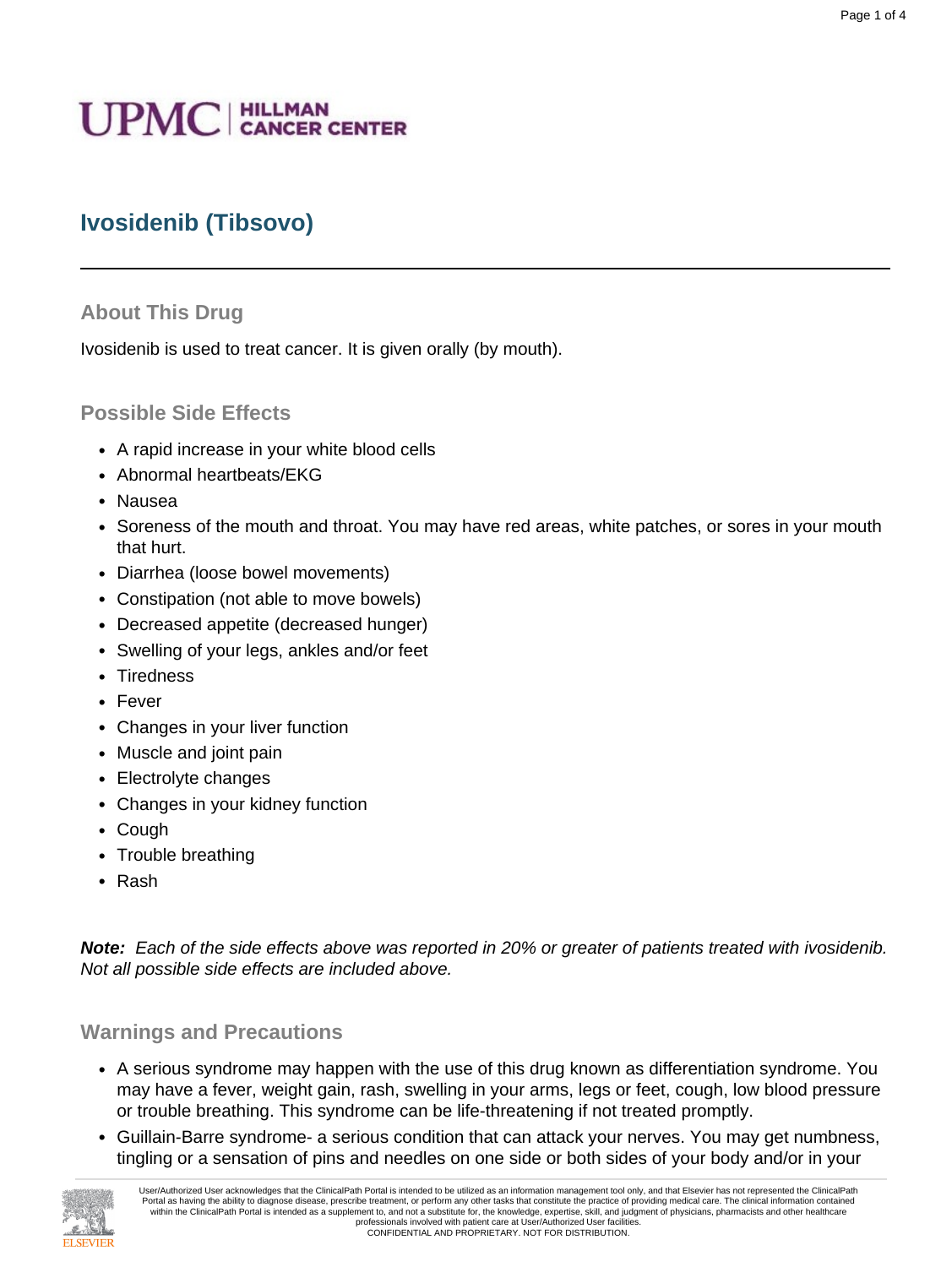arms, hands, legs or feet. You may have trouble breathing, changes in your eyesight and/or loss of hearing.

• Abnormal EKG

**Note:** Some of the side effects above are very rare. If you have concerns and/or questions, please discuss them with your medical team.

#### **How to Take Your Medication**

- Swallow the medicine whole with or without food daily. Avoid eating a high-fat meal (1,000 calories and 58 grams of fat). Do not split, crush, or chew tablets.
- Take this medicine at the same time each day.
- **Missed dose**: If you miss a dose, take it as soon as you think about it ONLY if your next dose is due in more than 12 hours. If your next dose is due in LESS than 12 hours, then skip the missed dose and take your next dose at the regular time and contact your physician.
- Do not replace a vomited dose. If you vomit a dose or miss a dose, contact your physician.
- **Handling:** Wash your hands after handling your medicine, your caretakers should not handle your medicine with bare hands and should wear latex gloves.
- This drug may be present in the saliva, tears, sweat, urine, stool, vomit, semen, and vaginal secretions. Talk to your doctor and/or your nurse about the necessary precautions to take during this time.
- **Storage**: Store this medicine in the original container at room temperature.
- **Disposal of unused medicine:** Do not flush any expired and/or unused medicine down the toilet or drain unless you are specifically instructed to do so on the medication label. Some facilities have unused medication take-back programs and/or other options. If you do not have a take-back program in your area, then please discuss with your nurse or your doctor how to dispose of unused medicine.

## **Treating Side Effects**

- Drink plenty of fluids (a minimum of eight glasses per day is recommended).
- Mouth care is very important. Your mouth care should consist of routine, gentle cleaning of your teeth or dentures and rinsing your mouth with a mixture of 1/2 teaspoon of salt in 8 ounces of water or 1/2 teaspoon of baking soda in 8 ounces of water. This should be done at least after each meal and at bedtime.
- If you have mouth sores, avoid mouthwash that has alcohol. Also avoid alcohol and smoking because they can bother your mouth and throat.
- To help with nausea and vomiting, eat small, frequent meals instead of three large meals a day. Choose foods and drinks that are at room temperature. Ask your nurse or doctor about other helpful tips and medicine that is available to help stop or lessen these symptoms.
- If you throw up or have loose bowel movements, you should drink more fluids so that you do not become dehydrated (lack of water in the body from losing too much fluid).
- If you have diarrhea, eat low-fiber foods that are high in protein and calories and avoid foods that can irritate your digestive tracts or lead to cramping.
- Ask your nurse or doctor about medicine that can lessen or stop your diarrhea and/or constipation.

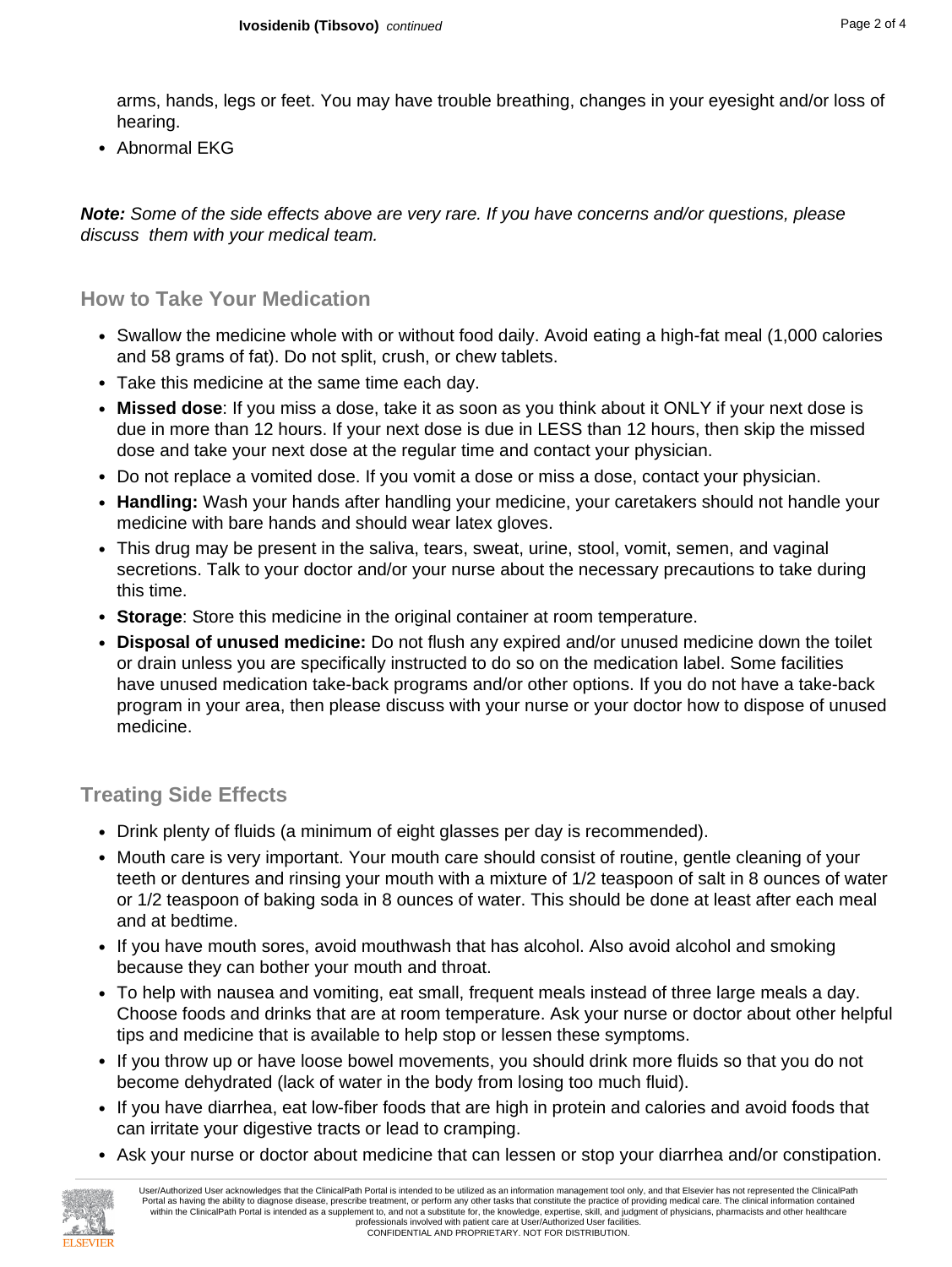- To help with decreased appetite, eat small, frequent meals. Eat foods high in calories and protein, such as meat, poultry, fish, dry beans, tofu, eggs, nuts, milk, yogurt, cheese, ice cream, pudding, and nutritional supplements.
- Consider using sauces and spices to increase taste. Daily exercise, with your doctor's approval, may increase your appetite.
- If you are not able to move your bowels, check with your doctor or nurse before you use enemas, laxatives, or suppositories.
- Manage tiredness by pacing your activities for the day.
- Be sure to include periods of rest between energy-draining activities.
- If you get a rash do not put anything on it unless your doctor or nurse says you may. Keep the area around the rash clean and dry. Ask your doctor for medicine if your rash bothers you.
- Keeping your pain under control is important to your well-being. Please tell your doctor or nurse if you are experiencing pain.
- Get regular exercise. If you feel too tired to exercise vigorously, try taking a short walk.

# **Food and Drug Interactions**

- This drug may interact with grapefruit and grapefruit juice. Talk to your doctor as this could make side effects worse.
- Check with your doctor or pharmacist about all other prescription medicines and over-the-counter medicines and dietary supplements (vitamins, minerals, herbs and others) you are taking before starting this medicine as there are known drug interactions with ivosidenib. Also, check with your doctor or pharmacist before starting any new prescription or over-the-counter medicines, or dietary supplements to make sure that there are no interactions.
- Avoid the use of St. John's Wort while taking ivosidenib as this may lower the levels of the drug in your body, which can make it less effective.
- Birth control pills (oral contraceptives) may not be effective with this medication, please discuss other methods of contraception with your nurse and/or doctor.

## **When to Call the Doctor**

Call your doctor or nurse if you have any of these symptoms and/or any new or unusual symptoms:

- Fever of 100.4° F (38° C) or higher
- Chills
- Feeling dizzy or lightheaded
- Blurred vision or other changes in eyesight
- Loss of hearing
- Feeling that your heart is beating fast or in a not normal way (palpitations)
- Coughing up yellow, green, or bloody mucus.
- Wheezing or trouble breathing
- Lasting loss of appetite or rapid weight loss of five pounds in a week
- Nausea that stops you from eating or drinking and/or is not relieved by prescribed medicines